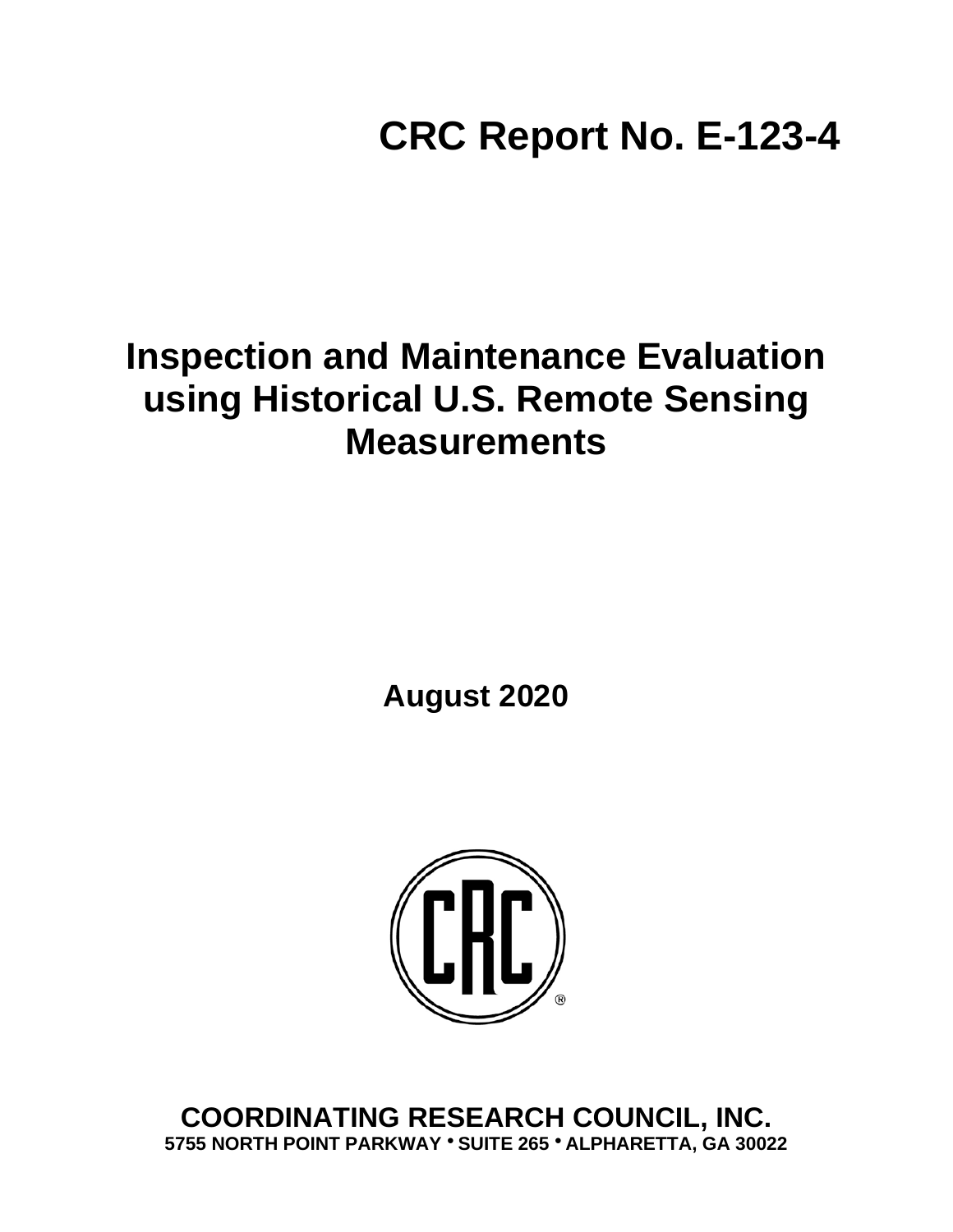**The Coordinating Research Council, Inc. (CRC) is a non-profit corporation supported by the petroleum and automotive equipment industries. CRC operates through the committees made up of technical experts from industry and government who voluntarily participate. The four main areas of research within CRC are: air pollution (atmospheric and engineering studies); aviation fuels, lubricants, and equipment performance; heavy-duty vehicle fuels, lubricants, and equipment performance (e.g., diesel trucks); and light-duty vehicle fuels, lubricants, and equipment performance (e.g., passenger cars). CRC's function is to provide the mechanism for joint research conducted by the two industries that will help in determining the optimum combination of petroleum products and automotive equipment. CRC's work is limited to research that is mutually beneficial to the two industries involved. The final results of the research conducted by, or under the auspices of, CRC are available to the public.**

**CRC makes no warranty expressed or implied on the application of information contained in this report. In formulating and approving reports, the appropriate committee of the Coordinating Research Council, Inc. has not investigated or considered patents which may apply to the subject matter. Prospective users of the report are responsible for protecting themselves against liability for infringement of patents.**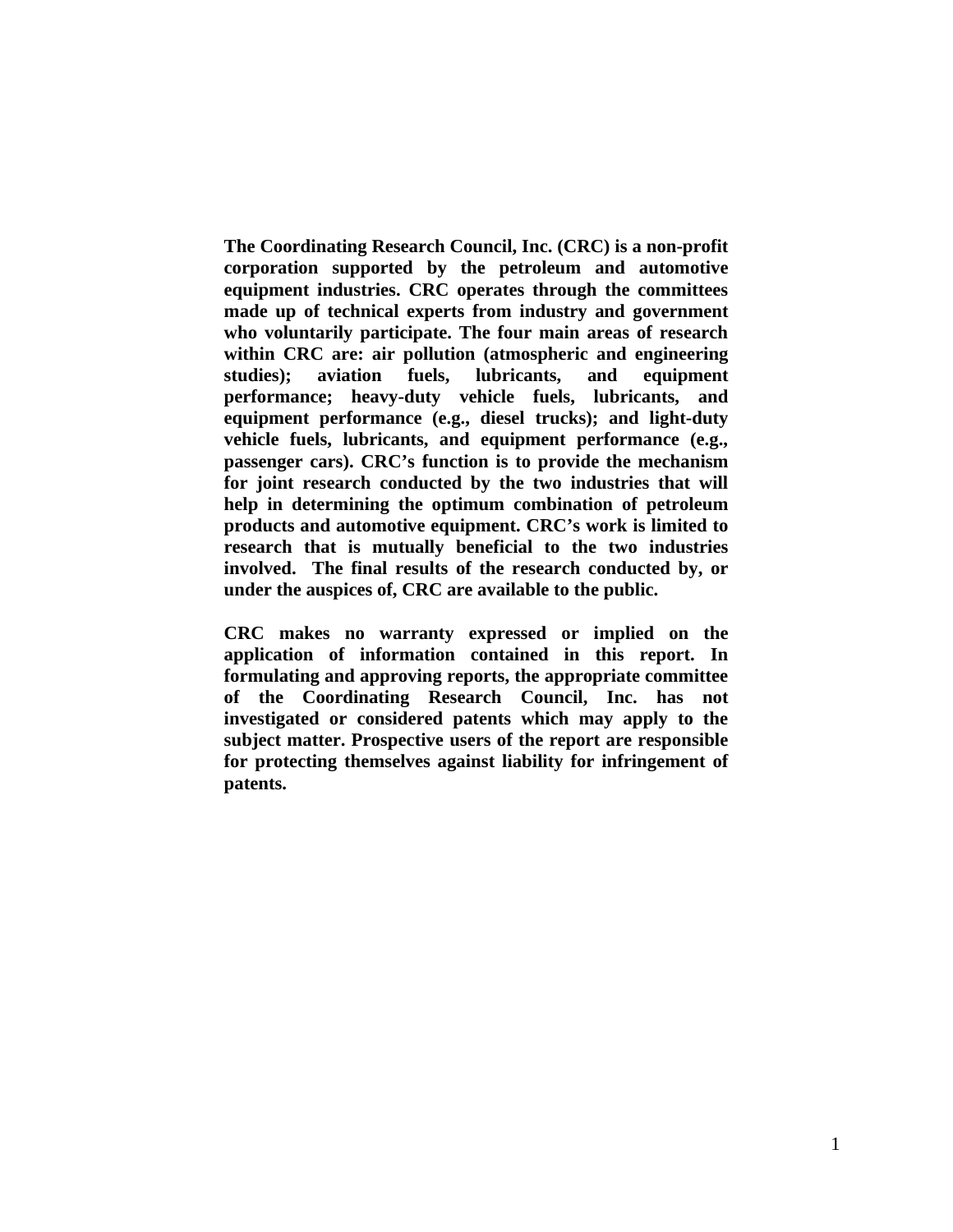**E-123-4**

## **Inspection and Maintenance Evaluation using Historical U.S. Remote Sensing Measurements**

**Gary A. Bishop Department of Chemistry and Biochemistry University of Denver Denver, CO 80208**

**Final Report August 2020**

**Prepared for:**

**Coordinating Research Council, Inc. 5755 North Point Parkway, Suite 265 Alpharetta GA 30022**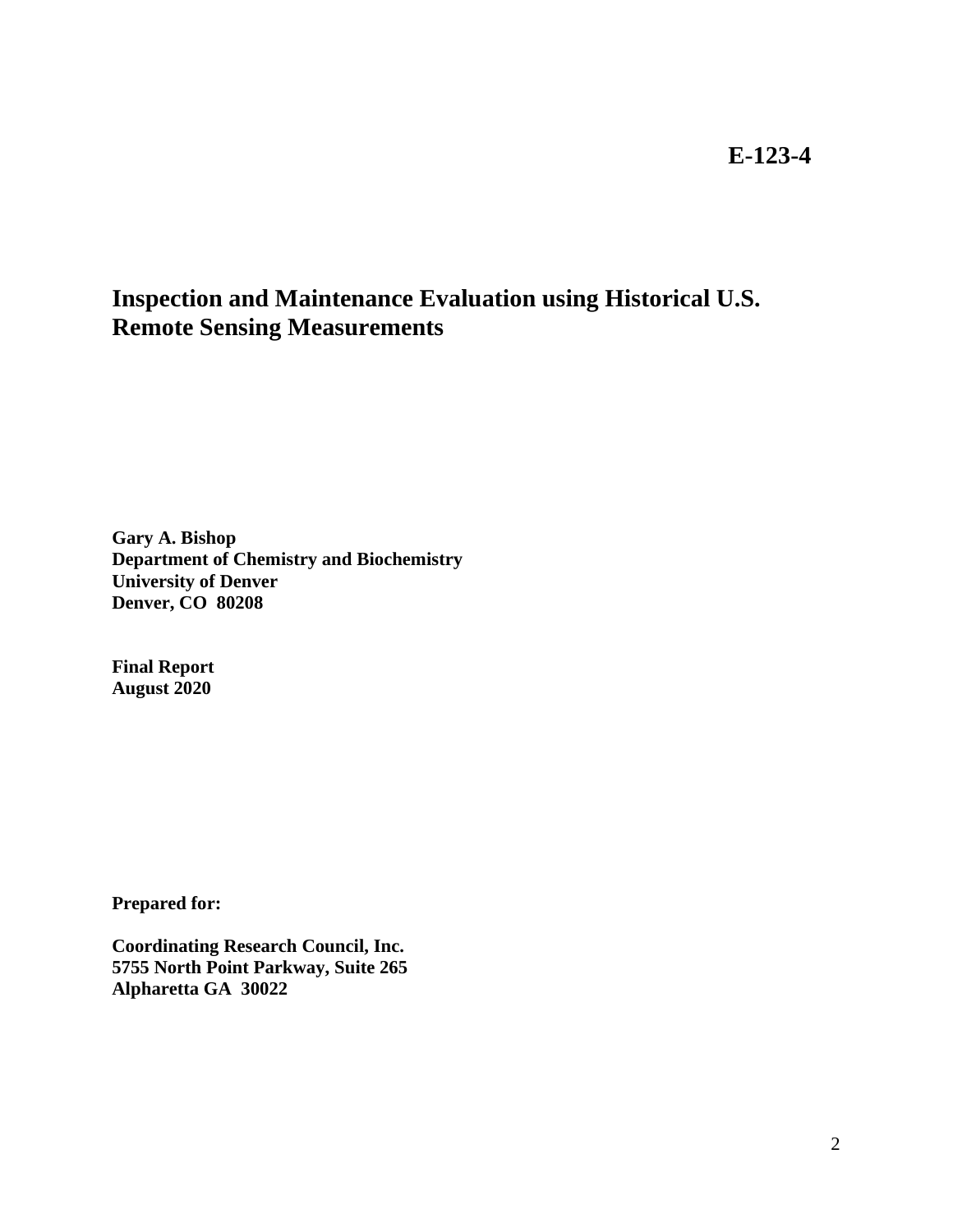## **Executive Summary**

National Ambient Air Quality Standards (NAAQS) were established as part of the Clean Air Act Amendments of 1970 (CAAA) to protect the public health and environment. This law required the United States Environmental Protection Agency (EPA) to set outdoor limits for many common air pollutants and establish a monitoring network in metropolitan areas to demonstrate compliance. The Clean Air Act (CAA) further required states with areas that exceeded the NAAQS to submit an acceptable State Implementation Plan (SIP) to the EPA detailing the steps that would be taken to bring the area into compliance. Since internal combustion engines used in transportation are a common source for many of the pollutants regulated by the NAAQS, many subsequent regulations and control programs focused on reducing these emissions.

Inspection and maintenance programs (I/M) were conceived by state regulators as a way to locally maintain new car emission standards after the vehicle warranty period had expired. Under the 1977 CAAA the U.S. EPA published guidelines that established criteria and performance standards for these programs and began requiring them in SIPs. The initial program concepts were straight forward; establish some type of emissions inspection with limits based on the age and type of the vehicle and require each vehicle registered in the area to meet these limits on a prescribed periodic basis. Repairs are suggested for vehicles that don't meet the program limits, usually with an upper dollar limit on those repairs, until the vehicle can pass a subsequent test. Failure to comply with the program requirements most often results in the owner being unable to renew the vehicle's registration.

The effectiveness of the programs in meeting their overall emissions reductions targets established in each states SIP has been the subject of many studies (National Research Council, 2001). In part because the programs are not inexpensive to the public in either direct costs for the test fees or in time required to meet the requirements. Many of the program evaluations compare the emissions performance of a fleet known to have complied with program requirements against a local or nearby fleet that is outside the jurisdiction of the program. Any differences found between the mean emissions of the two fleets are then ascribed to be a benefit of the I/M program under study. In contrast, state government and EPA evaluations of the I/M program benefits are generally predicted through the use of an approved EPA computer model. Both approaches have significant short-comings in effectively evaluating the program benefits.

The fundamental mechanism of all I/M programs is to increase the successful repair rate of malfunctioning vehicles in the program's area. Since malfunctioning vehicles may emit more pollution, successfully targeted vehicle repair should speed up the reduction of ambient emission levels or help to maintain them. This means that vehicle fleets in I/M areas should have in-use emission characteristics that are demonstrably different than those in areas that do not have such programs. This report bases its evaluation of the effectiveness of I/M programs by looking for these emission differences. We will do this by comparing and contrasting emission reduction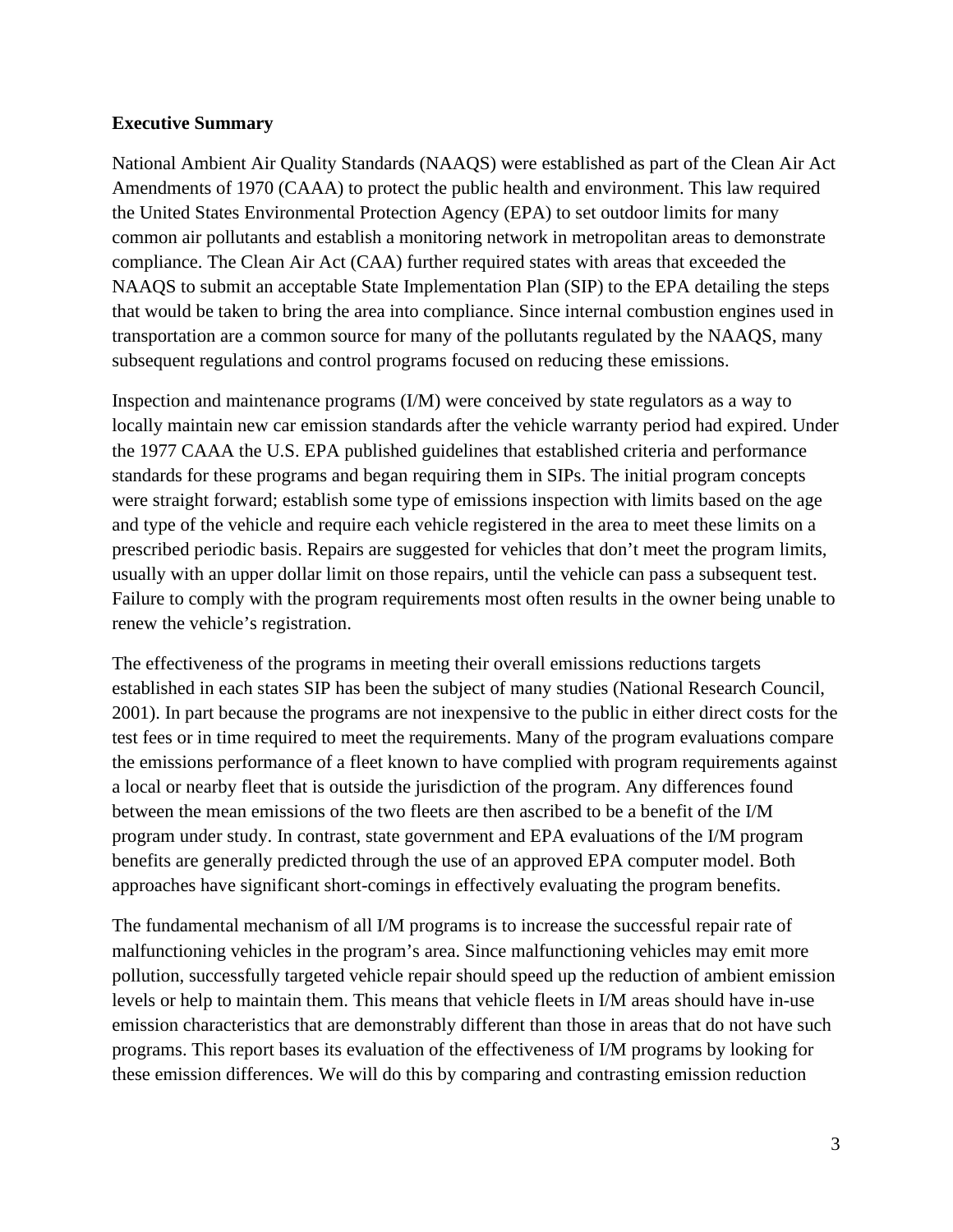trends, vehicle emission deterioration rates and quantifying any differences in the two fleet's emission distributions.

All of these types of evaluations require long continuous emissions measurement records and measurements from thousands of vehicles in each cities fleet to define their emission characteristics. Vehicle emission remote sensing devices offer a non-intrusive way to collect a large number of vehicle tailpipe emission measurements (typically 3,000 to 6,000 measurements per day) in a short period of time without the vehicles and the owners knowing they are being tested. The ability to collect a large number of emission measurements in each city benefits the statistical comparisons and is a major strength of having a large number of measurements. However, measurement sites generally limit the observed vehicle operating conditions to a fully warmed up state and engine loads to those observed in Federal Test Procedure testing. In addition, information on the vehicles measured is limited to non-personal manufacturers' information that can be obtained through local motor vehicle registration databases.

In 1997, the Coordinating Research Council (CRC) contracted with the University of Denver to begin a long-term (10 year) roadside vehicle emission measurement campaign using on-road remote sensing devices at a site in the northwest suburbs of Chicago, IL. Subsequent campaigns were added at locations in Denver, CO (1999), Riverside, CA (1999 – 2001 only), West Los Angeles, CA (1999, eventually replaced the Riverside site) and Phoenix, AZ (1998) that produced thirty data sets and more than three quarters of a million measurements through 2007. This program was extended starting in 2013 at all of the sites but the Phoenix, AZ site where the ramp was eliminated by new construction. All of these sites were located in areas where vehicle owners were subject to a local I/M program as part of the region's air quality improvement plans.

In addition to the CRC supported measurements, the University of Denver has made vehicle emission measurements in additional cities with and without an I/M program. In 2003 we began collecting emission measurements at a site in Tulsa, OK, an area that has never had an I/M program, and to date have collected a total of five data sets at this site. To date the University of Denver has collected 88 emission measurement data sets with 18 of these having been collected in 12 different cities that did not have an I/M program at the time of the measurements. A full description of all of these sites, the measurement campaigns and the database files collected are publically available and can be found online at [www.feat.biochem.du.edu.](http://www.feat.biochem.du.edu/) These data sets provide the emission measurements that will be used in making the comparisons between I/M and non-I/M areas.

Figure E1 plots the historical fuel specific mean emissions for CO (top), HC (middle) and NO (bottom) against measurement year for the four long-term measurement sites: Chicago, Denver, Tulsa and West Los Angeles. The uncertainties plotted are standard error of the mean determined using the daily mean emissions for each site's campaign. Table E1 compiles the overall percent emission reductions for the mean (shown in Figure E1) and  $99<sup>th</sup>$  percentiles for CO, HC and NO for these same locations. The Chicago, Denver and West Los Angeles sites, which have longer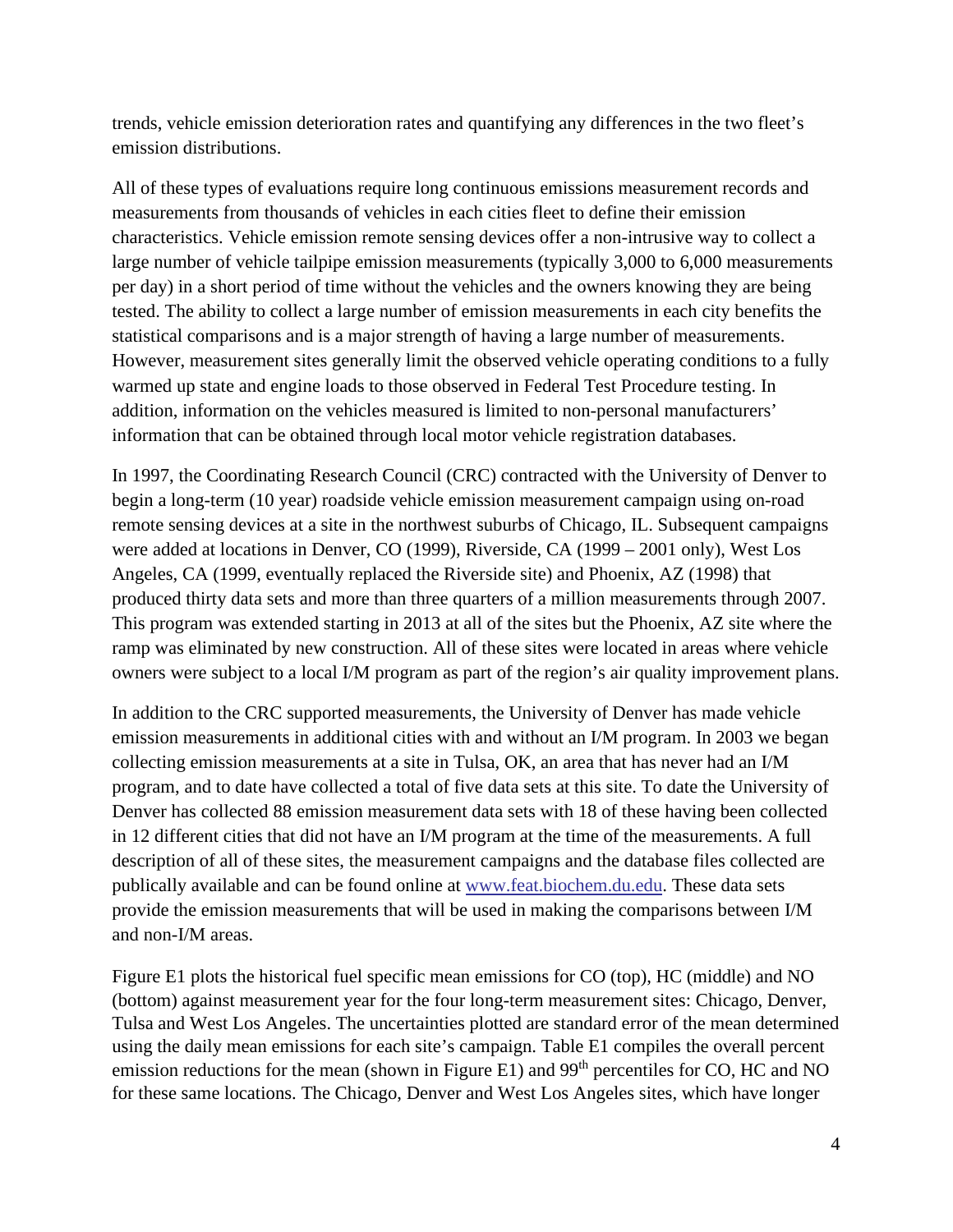

**Figure E1**. Mean fuel specific emissions by measurement year for Chicago, Denver, Tulsa and West Los Angeles sites. Uncertainties are standard errors of the mean determined using the daily measurements.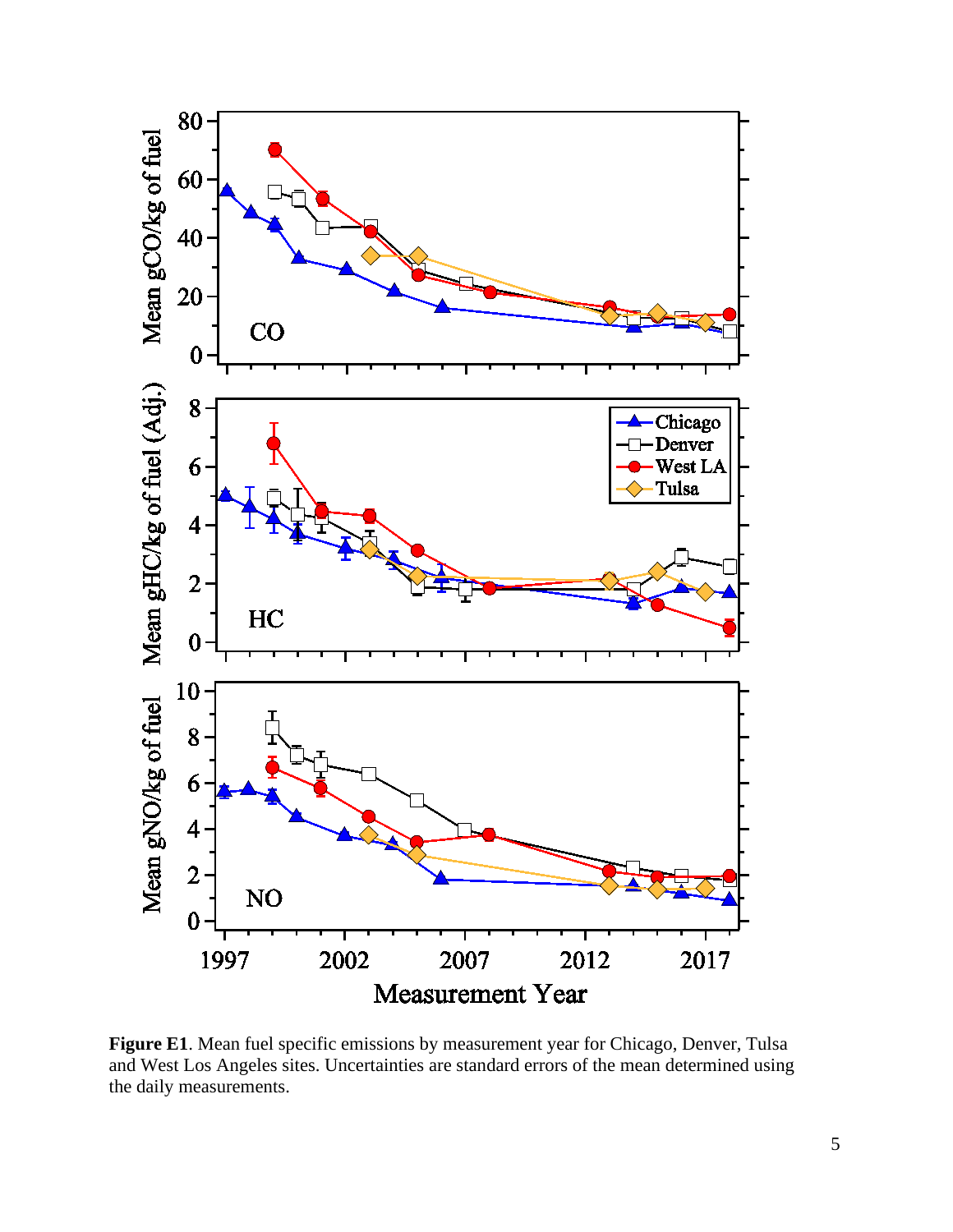| Location    | First and Last<br>Measurement Year and<br>Number of Data Sets | % $\triangle CO$<br>Mean $/99th$ | % $\triangle$ HC<br>Mean / $99th$ | % $\triangle$ NO<br>Mean $/99th$ |
|-------------|---------------------------------------------------------------|----------------------------------|-----------------------------------|----------------------------------|
| Chicago, IL | 1997 / 2018 / 10                                              | 86% / 75%                        | 66% / 56%                         | 84% / 48%                        |
| Denver, CO  | 1999 / 2018 / 9                                               | 86% / 70%                        | 49% / 48%                         | 79% / 36%                        |
| Tulsa, OK   | 2003 / 2017 / 5                                               | 67% / 66%                        | 47% / 27%                         | $62\% / 16\%$                    |
| West LA, CA | 1999 / 2018 / 8                                               | 84% / 73%                        | 79% / 66%                         | 78% / 40%                        |

Table E1. Overall percent reductions in fleet mean and 99<sup>th</sup> percentiles for CO, HC and NO emissions by location.

time trends than Tulsa, show larger emission reductions. However, overall we have observed significant emission reductions in both metrics at all four locations.

Using a first order rate equation we calculated year over year percent reductions for the nondiesel fleets (the focus of most I/M programs) in these four areas since ~2003 to match the Tulsa measurement's time span. To improve the regression statistics we included additional data sets in the analysis that were available from the LA Basin (Van Nuys 2010 and two Lynwood 2018 sites) and at the Denver  $6<sup>th</sup>$  Avenue site (Summer 2005). Figure E2 shows the observed reductions with the calculated 95% confidence intervals. The shorter time period increases the uncertainty in the emission reduction estimates but, despite this, the CO and NO estimates are all significant at the 95% confidence interval. For HC emissions only the Chicago and Los Angeles Basin reductions are significant. Since 2003 the emissions changes for these three species on a year over year basis again are statistically similar between all of the sites despite differences in fleet ages, fraction of car vs truck representation in the measured fleet and any driving mode differences.

We acquired the MOVES2014a input files from the Colorado Department of Public Health and Environment that were used in the 2017 audit of Colorado's seven county Denver Metro area (Adams, Arapahoe, Boulder, Broomfield, Denver, Douglas and Jefferson) I/M program to compare model predicted emission differences with those in the 2017/2018 Denver CO and 2017 Tulsa OK measurements. The MOVES2014a model was run for the seven county Denver CO region with and without the I/M program to generate the fleet average emissions for these two scenarios. We restricted the model output to only include gasoline passenger cars and light-duty trucks (light-duty diesel vehicles are administered under a separate program in Colorado that only requires a tailpipe opacity test) and an urban restricted access highway driving mode which best describes the Denver, CO and Tulsa, OK remote sensing sampling sites.

The model predicts significantly higher emissions (1.5 to 3.5x's) for both the I/M and non-I/M fleets than observed on-road. For the direct comparison the model predicts an I/M benefit in the Denver Metro of 17.9% for CO, 33% for HC and  $21.9\%$  for NO<sub>x</sub> (a 22.4% reduction for NO). In the on-road fleet comparison the measurements generally agree for CO with lower emissions in Denver (20%) but Tulsa (non-I/M) has lower HC (32%) and NO (15%) emissions. The comparison is complicated by the fact that in the Denver Metro I/M program vehicles from the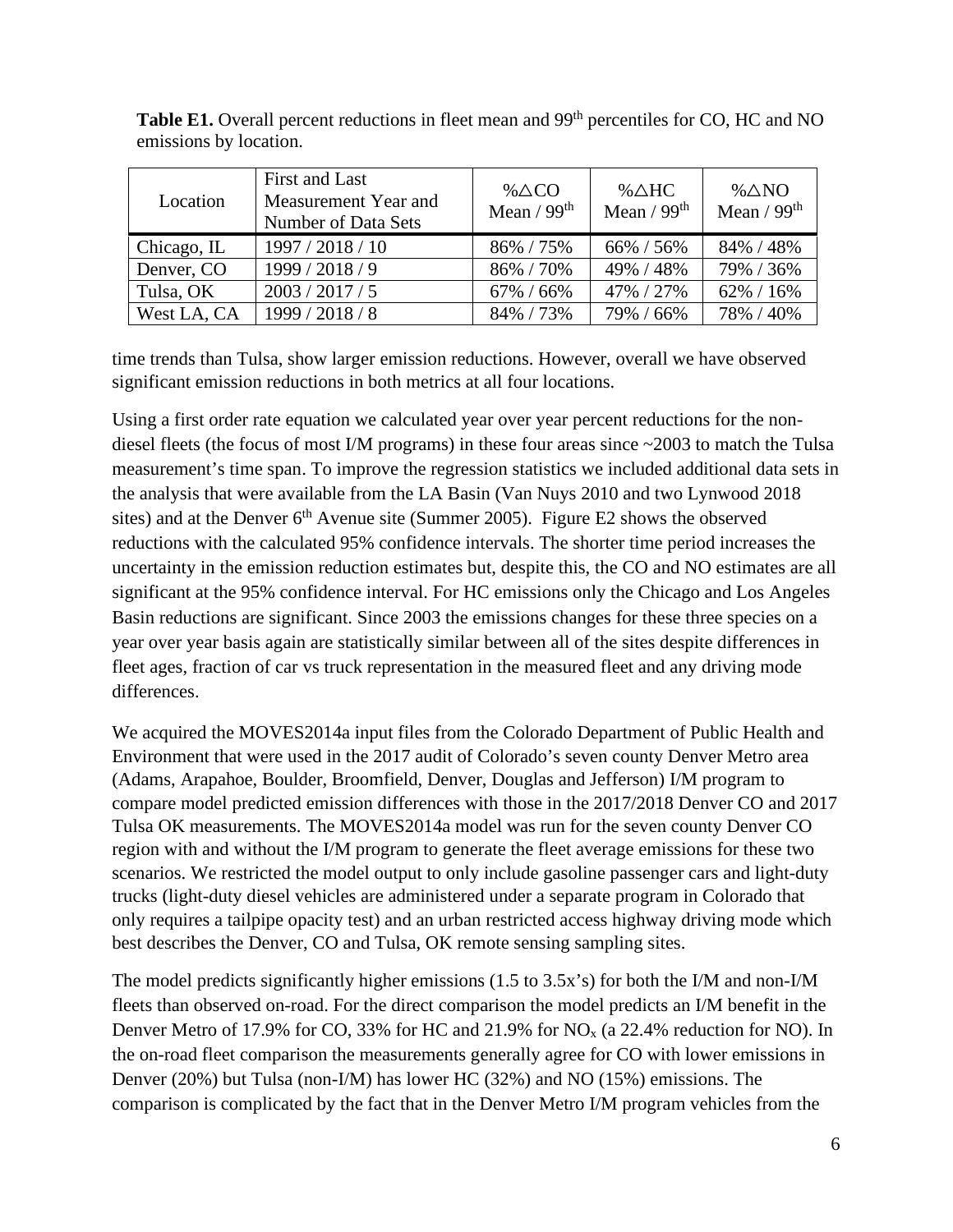

**Figure E2.** Year over year percent changes in fleet emission for CO (top), HC (middle) and NO (bottom) with 95% confidence interval estimates for the non-diesel fleet using only measurements collected since ~2003 to match the Tulsa measurements.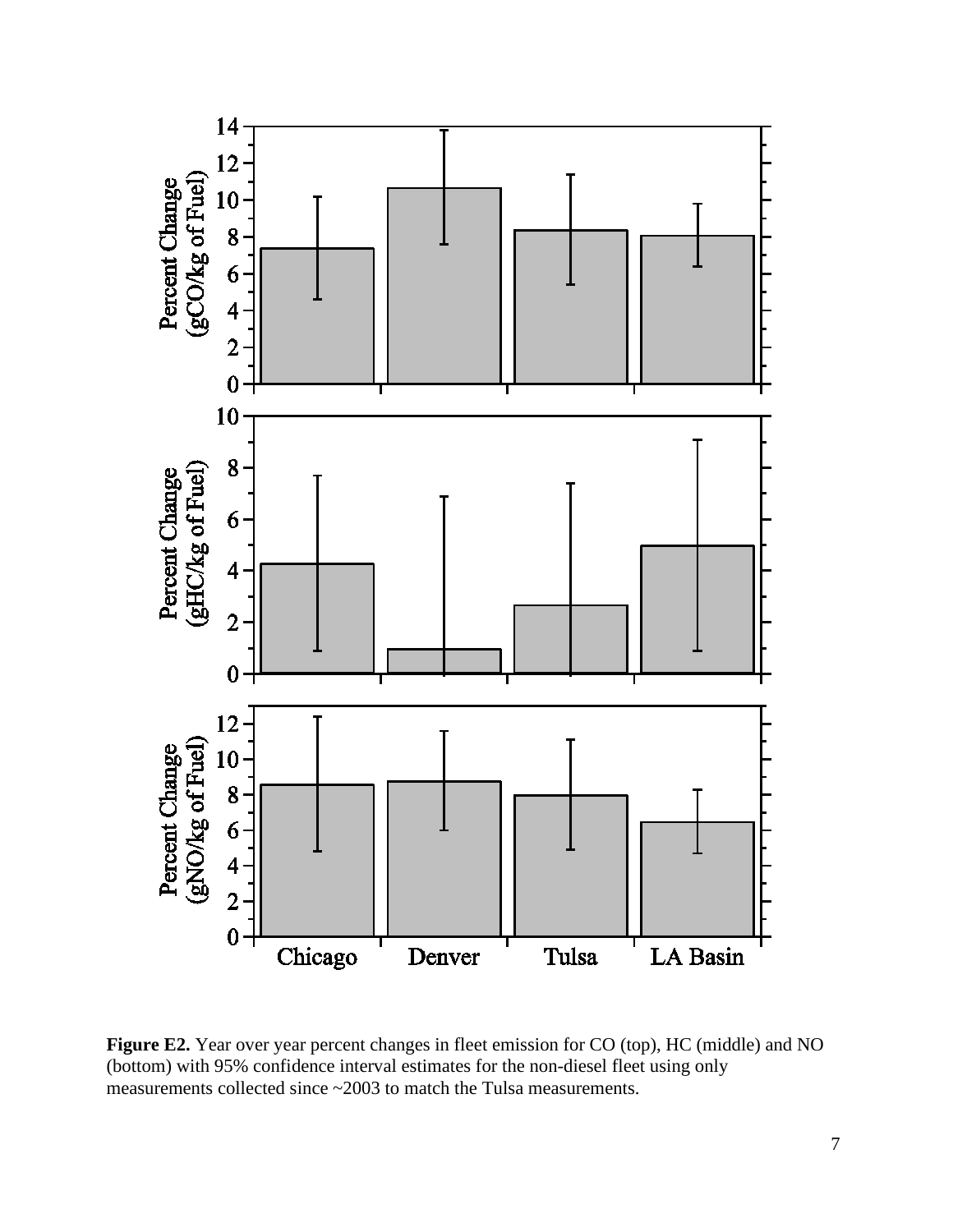first seven model years are exempted. This results in the MOVES2014a model ascribing the same emissions to these vehicles in the I/M and non-I/M fleets. In the on-road comparison there are significant percentage differences in the CO and NO emissions within the first seven model years that account for a majority of the fleet emission differences found. This indicates that factors other than the Denver Metro I/M program are responsible for these observed differences. Higher HC emissions are observed on-road in Denver due to a higher proportion of decelerations that are now observed at this location after the ramp was reconstructed in 2014.

After the first seven model years MOVES2014a predicts emissions that increase at a faster rate for the non-I/M fleet increasing the differences found with the I/M fleet. Figure E3 illustrates this for the comparison of the molar ratios of CO for the non-diesel non-I/M fleet versus the I/M fleet (on-road measurements upper panel, model comparison lower panel). Age is accounted for by plotting the means of each model year (2017 - 1987) and the Denver means have been calculated using the Tulsa car/truck ratio for each model year to normalize these differences between the two locations. The on-road emissions data comparison between Tulsa (non-I/M) and Denver (I/M) does not show the increasing emissions difference with age predicted by the model. As previously mentioned, differences occur in the first seven model years as well as in the older model years, however, the differences that do occur show a consistency across all model years with a quantile-quantile plot comparison resulting in a straight, not curved correlation.

One possible explanation for the increasing emission differences found in the model predictions is that the emission deterioration rates in the model are equal for the first seven model years and then increase at a faster rate for the non-I/M vehicles. Using measurements collected across many years, and assuming that emissions deterioration can be modeled as a linear process, we calculated emission deterioration rates for all of the possible model years in the non-diesel fleets in our four major cities. The deterioration rate is the slope of a line fit to each model year's mean emissions versus age using each calendar year's data. Figure E4 is a plot of emission deterioration rates in g/kg of fuel/year for CO (top), HC (middle) and NO (bottom) versus model year comparing the West Los Angeles (I/M) with the Tulsa (non-I/M) fleets. The uncertainties plotted are the standard error of the slope of the least squares fit. This comparison should maximize any emission deterioration differences between fleets. Not only does the Los Angeles area have what is considered to be the premier I/M program in the world but also has vehicles that are manufactured to California certification standards. In general the older model year vehicles in Los Angeles and Tulsa have deterioration rates that are similar; however, the newest model years for CO show the most disagreement (2010 & newer model years exempted from I/M program) and the largest uncertainties having the fewest number (only 3) of data sets. However, in general, this comparison indicates that the deterioration rates in the on-road fleets are not significantly different as we presume are predicted by the MOVES2014a model.

The Pitchford and Johnson (Environ. Sci. Technol., 1993) model of fleet emissions predicts that if the malfunction and repair rate constants are equal, then the emissions distribution will not change over time. If the malfunction rate is larger, then the total emissions will increase over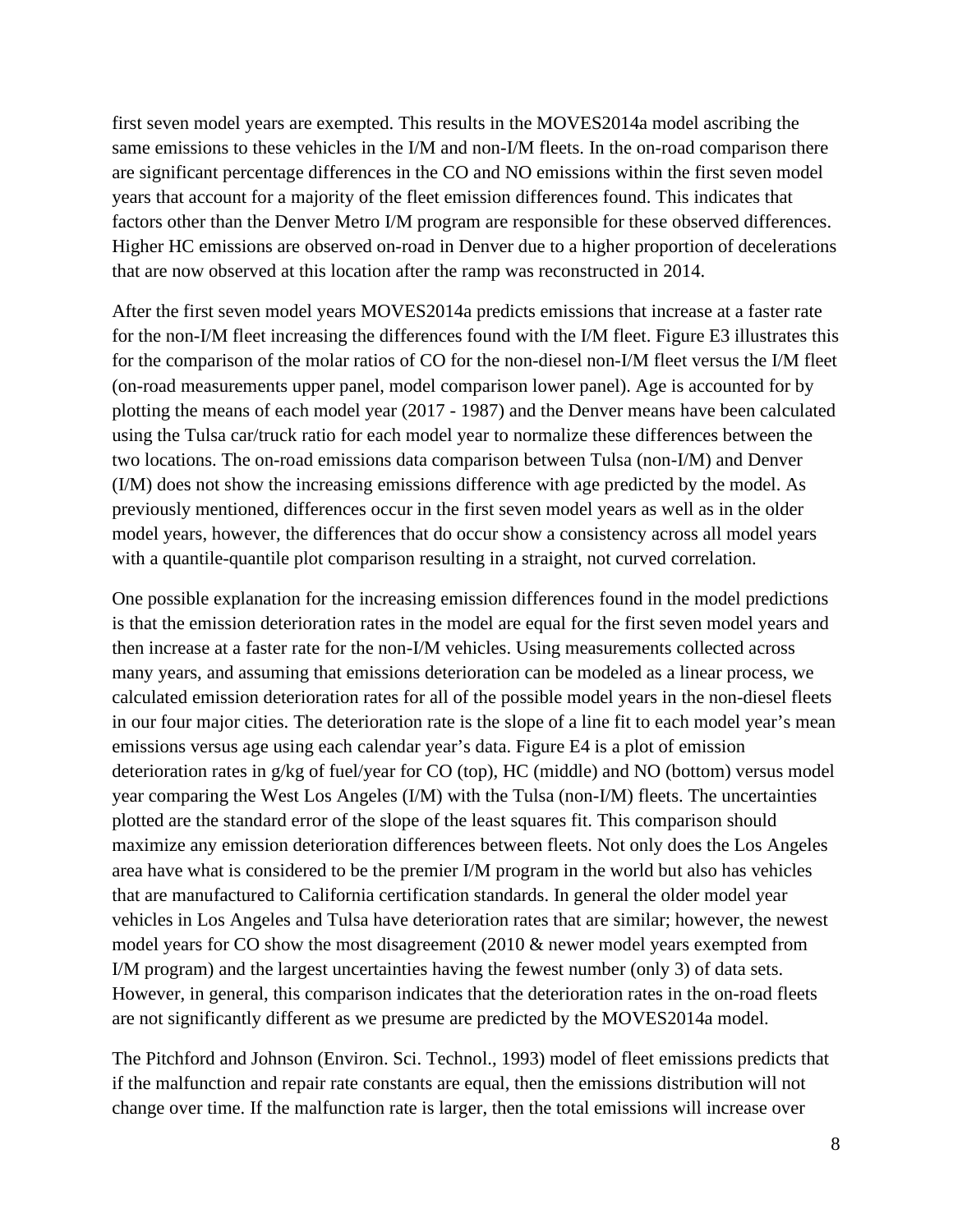

**Figure E3**. 2017 Tulsa non-diesel mean CO molar ratios, grouped by model year (2017 – 1987), versus 2017 Denver data forced to match the Tulsa car/truck distribution (top panel). MOVES2014a gasoline mean CO molar ratios for the Denver Metro area with I/M, grouped by model year (2017 – 1987), for passenger vehicles (O) and trucks ( $\Delta$ ) against the same fleet without I/M. Uncertainties in the top panel are standard error of the mean calculated from the daily measurements. The diagonal lines are 1:1 lines drawn for comparison.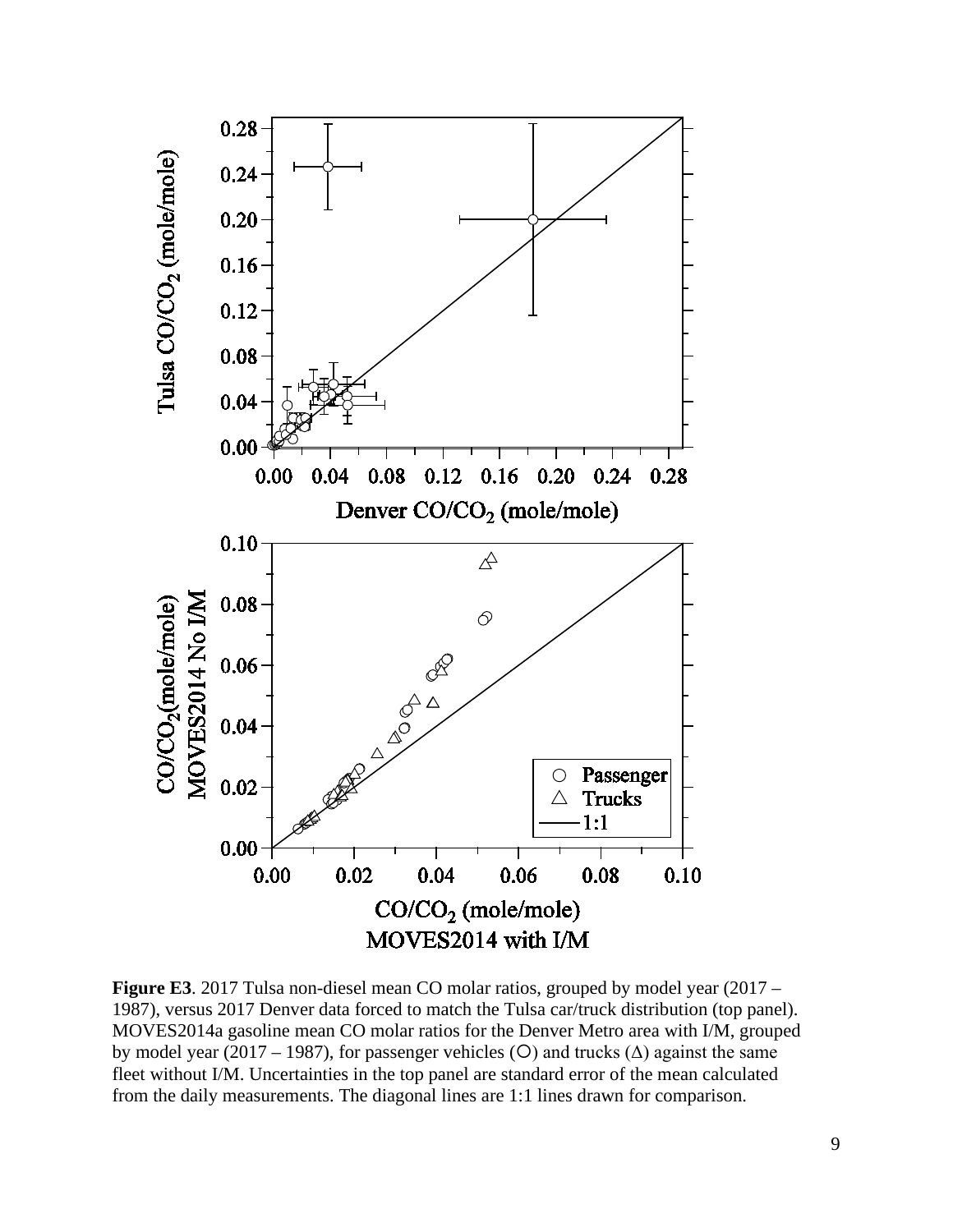

**Figure E4**. On-road fuel specific emissions deterioration rates (grams/kg of Fuel/Year) vs. model year for non-diesel Tulsa  $(\blacklozenge)$  and West Los Angeles  $(\blacklozenge)$  fleets. The uncertainty bars plotted are the standard error of the slope for the least squares fit.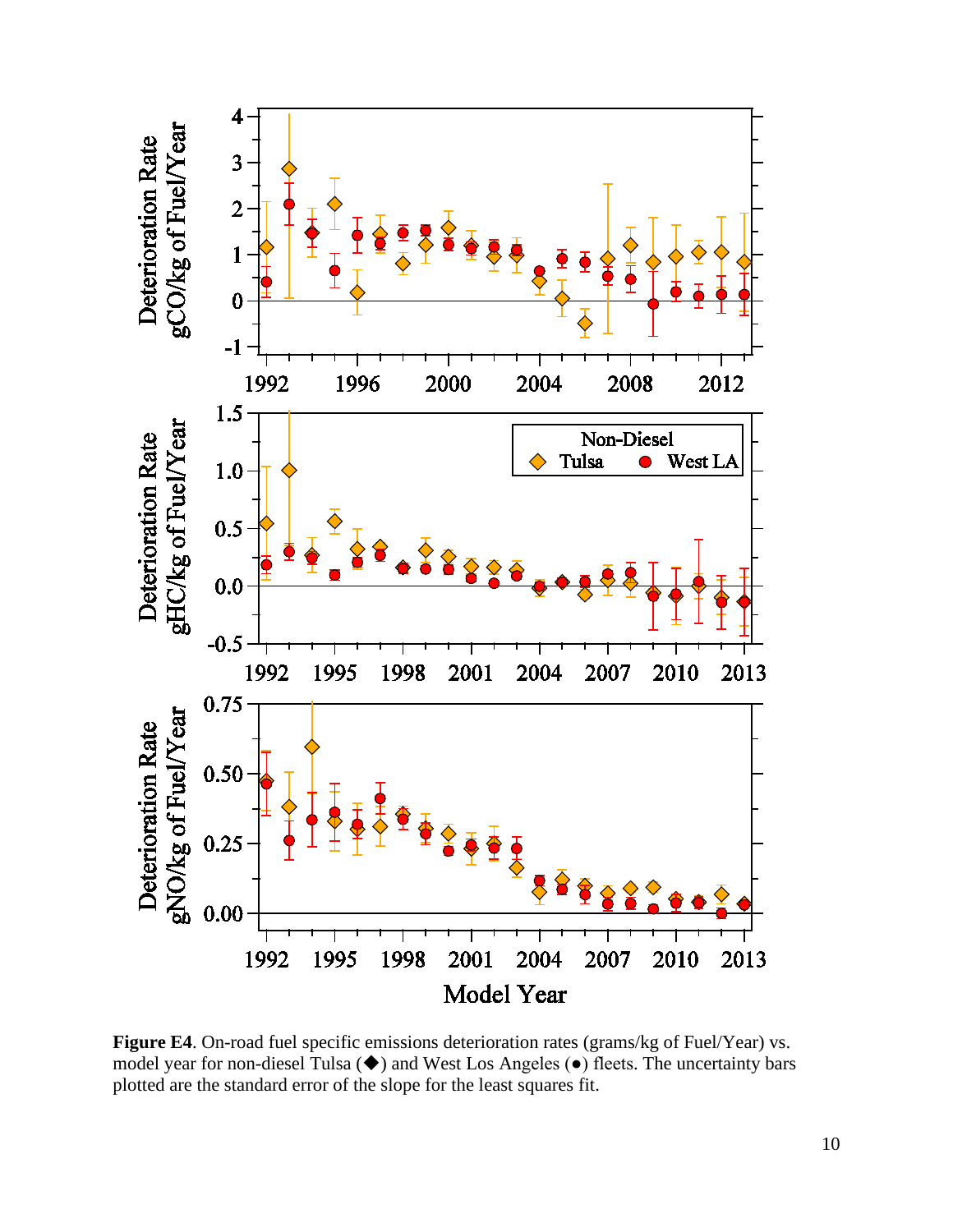time and if the repair rate is larger, then the emissions will decrease. We have firmly established that U.S. fleet emissions have decreased significantly over the last twenty years which means that the repair rate is larger than the malfunction rate and that fleet emission distributions should also have changed. Figure E5 is a cumulative probability plot with an x-axis that has been transformed for a normal distribution. If the data were normally distributed they would plot as a diagonal straight line. Plotted are the fuel specific CO emissions distributions for the 2005 and 2017/2018 Denver and Tulsa measurements. The larger open symbols are the mean emissions for each cities distribution.



**Figure E5.** Cumulative probability plot of fuel specific CO emissions for the 2005 and 2017/2018 Denver and Tulsa data sets. The x-axis has been transformed to a normal distribution. If the data sets were normally distributed they would plot as a diagonal straight line. Open symbols are the mean emissions for each distribution.

These plots give the probability of finding a gCO/kg of fuel emissions reading that is less than or equal to a value on the y-axis. The changes observed between the emission distributions collected in 2005 and 2017/2018 confirms that the repair rates in these two fleets is larger than the malfunction rate as the emission distributions have changed significantly since 2005. In addition, these plots show that a majority of vehicles have zero or near zero emissions and a small minority of the vehicles, those at the top of the distribution in Figure E5, are responsible for a disproportionate share of the total emissions. I/M programs by design should reduce the frequency and the magnitude of the emissions of these vehicles by increasing their successful repair rate when compared to a similar fleet without a program. These plots show no significant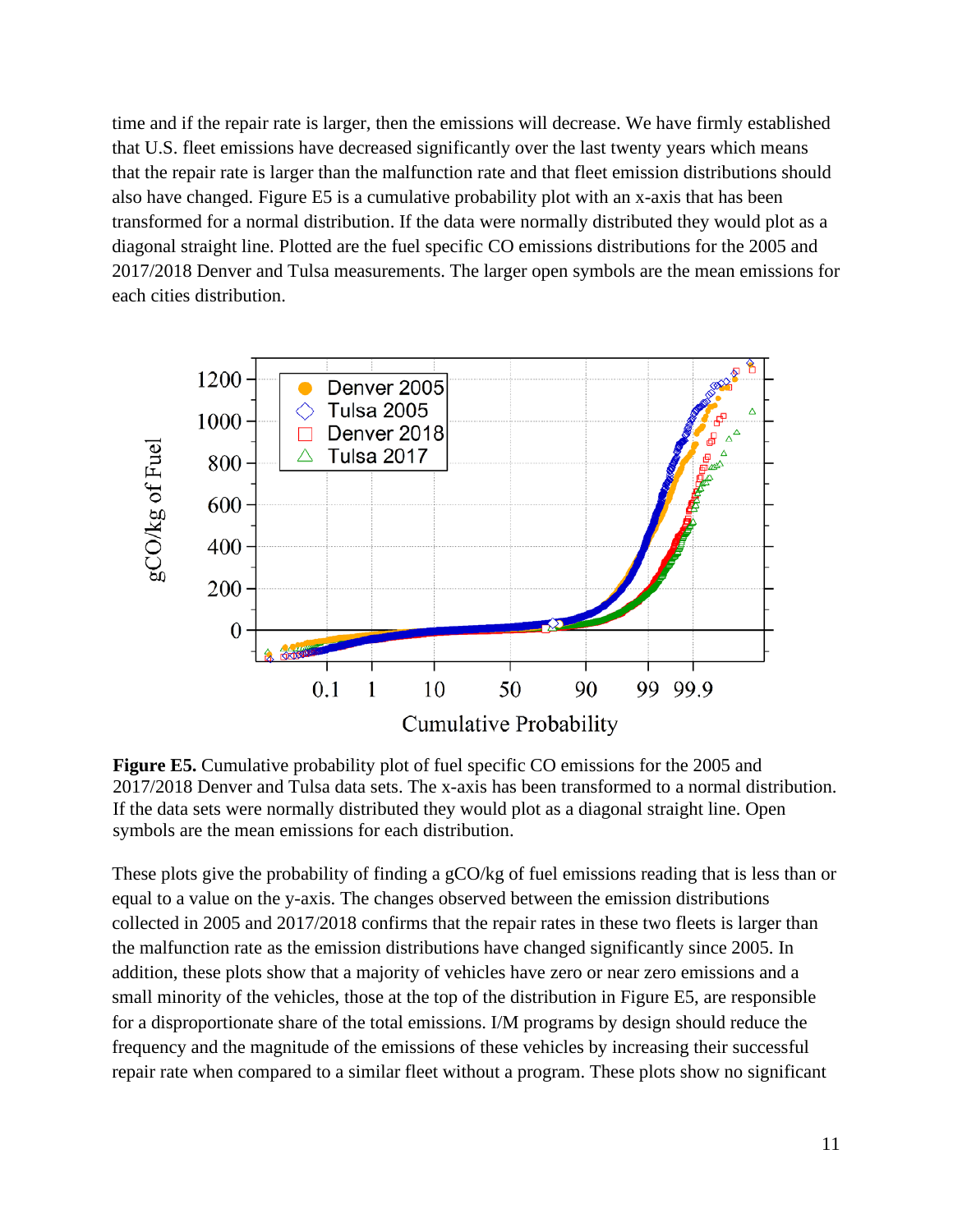differences between the I/M fleet in Denver and the non-I/M fleet in Tulsa especially in the upper portions of the distributions where the emissions matter the most.

To date we have collected 18 vehicle emissions data sets in 12 different cities including Tulsa, that did not have an I/M program in place when the measurements were collected (see Appendix A). To show that Tulsa is not a unique case one can compare the shapes of the upper portion of I/M and non-I/M city emissions distributions by calculating the fraction of the total vehicle emissions contributed by the vehicles above the 99th percentile. This involves rank ordering the data for each species and then calculating the fraction of the emissions contributed by the 99th percentile (top 1%) and following the changes in this fraction over time for the I/M and non-I/M fleets. This evaluation consists of 70 data sets from I/M areas and 18 data sets from non-I/M areas. Figure ES6 is a plot of the top 1% emissions fraction for CO (top), HC (middle) and NO (bottom) for I/M fleets ( $\bullet$ ) and non-I/M fleets ( $\Delta$ ) versus measurement year. The solid lines are the least squares best fit lines to each data set and the dashed lines are the 95% confidence intervals for those fits. As the emissions distribution has become skewed, the top 1% of the measurements at each location account for an increasing share of the total. For example, the percent of CO emissions, the species collected the longest, emitted by the top 1% has grown from ~5% of the total in 1989 to greater than 35% of the total in 2018. In general the trends are the same for the I/M and the non-I/M fleets as the 95% confidence intervals overlap for each of the species plotted. The similar changes over time in the fraction of emissions by the top 1% of the measurements in Tulsa and other I/M and non-I/M locations indicates that the tops of the emissions distribution are not significantly different.

It should be expected that when an I/M program successfully reduces fleet emissions, those reductions will result in a change in the shape of the emissions distribution. By collecting emission measurements from a large number of vehicles at a given site over a long period of time we can: (a) establish the emissions distribution of a fleet and (b) determine the extent of any changes that occur over time in those distributions. Using the emissions data collected in our four major cities, Chicago, Denver, Tulsa and Los Angeles, we have shown that:

- 1. Emission reductions for CO, HC and NO have occurred at similar levels and rates in each of these cities.
- 2. The current EPA computer model (MOVES2014a) over predicts the levels of CO and NO emissions for both I/M and non-I/M areas for the urban restricted driving mode.
- 3. Higher emission deterioration rates for the non-I/M fleet, which the EPA computer model appears to assume, are not observed in the on-road fleets.
- 4. The shape of the emissions distribution, especially at the top where the highest emitters are found, shows no meaningful differences between I/M and non-I/M cities. The result is that the emissions level and frequency of occurrence of high emitters is similar in I/M and non-I/M cities.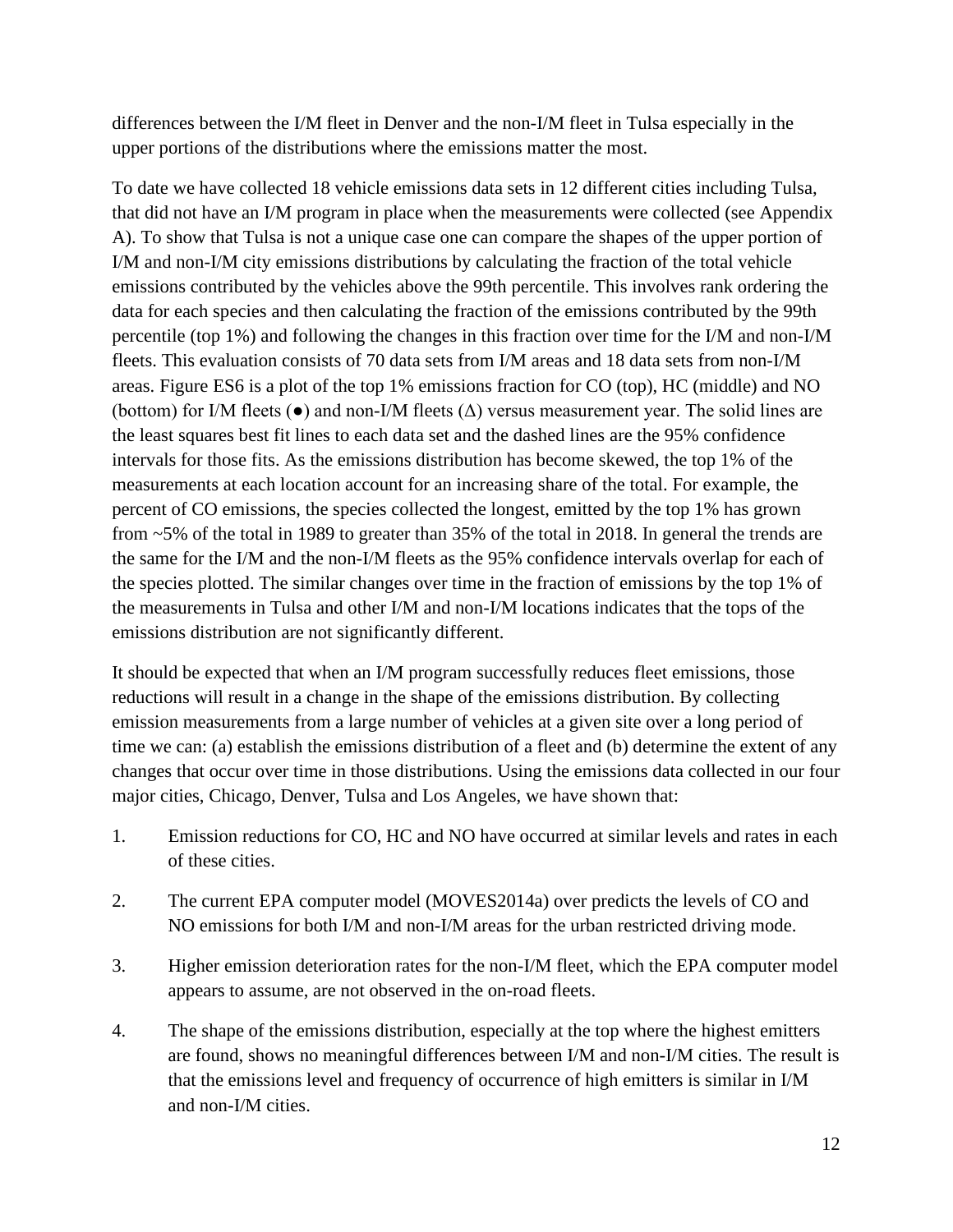

**Figure E6**. Fleet fraction of the 99<sup>th</sup> percentile emissions for CO (top), HC (middle) and NO (bottom) for all U.S. data sets collected in an I/M area (●) and all U.S. data sets collected in areas that do not have an I/M program  $(\Delta)$  versus measurement year. Solid lines are least squares best fit lines and the dashed lines are 95% confidence intervals.